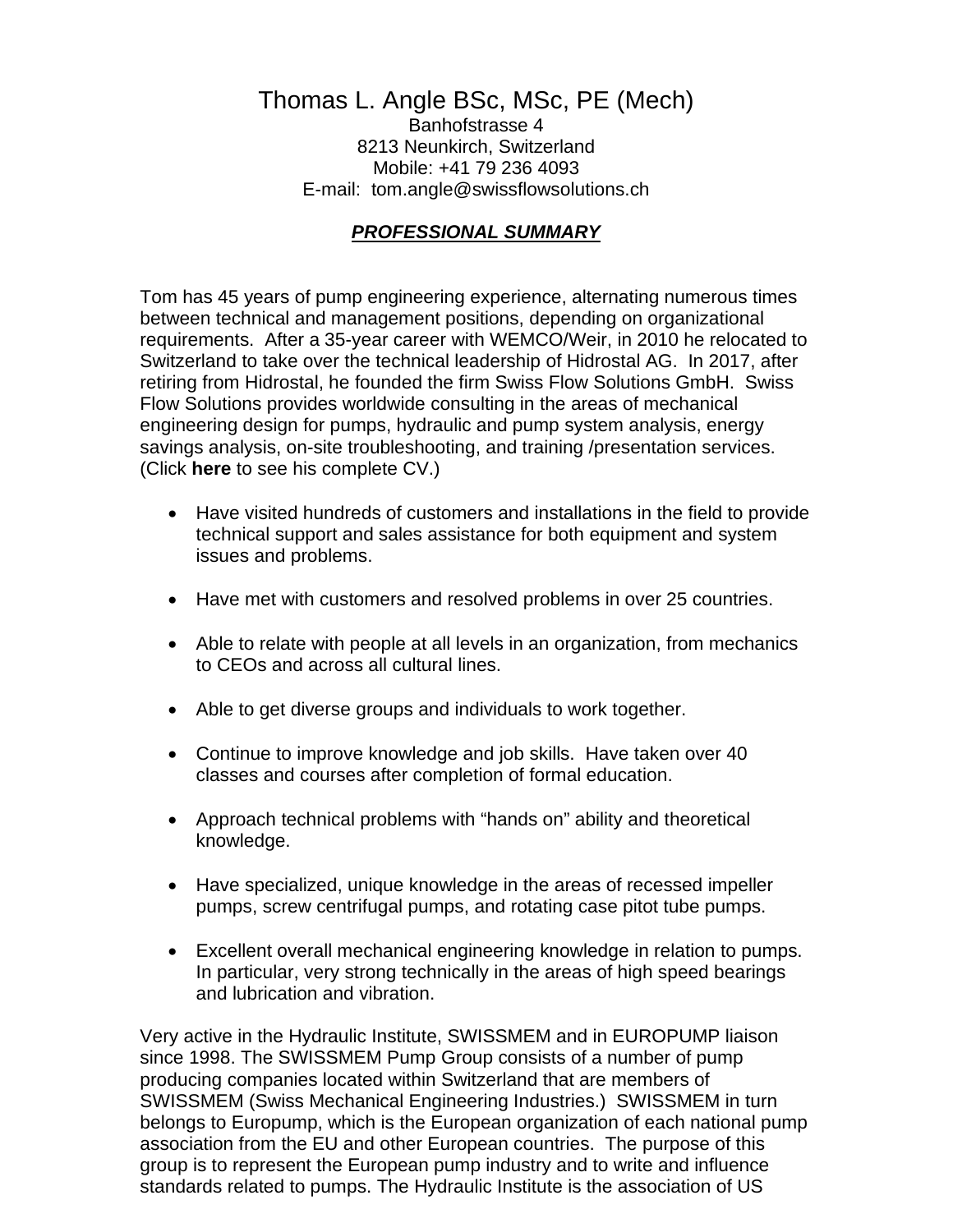pump manufacturers and so in theory corresponds to the various European national pump associations. In actual practice it is as large as EUROPUMP and performs the same functions in both representing the industry and as a standards writing organization.

# *PUMP RELATED ACTIVITIES*

Active in the HYDRAULIC INSTITUTE since 1998 and I was a member of the following committees.

- Vibration
- Pump Piping
- Viscosity Correction
- Life Cycle Costing
- NPSH and Operating Region
- Efficiency Prediction
- Submersible Pump
- Test Standards
- Standards
- Technical Affairs Steering Committee
- I am presently involved in writing and approving a number of documents and standards as a representative of EUROPUMP
- I served as chairman of Pump Piping, Viscosity Correction, and the Standards Committees.

In February 2010 at the annual meeting I received the "Member of the Year" award. This award is given to one person each year for achievement in the support of pump standards writing and technical committee work.

Active in several joint Hydraulic Institute-EUROPUMP and ISO committees.

- One of four members representing the HI on the editing committee of the joint HI-EUROPUMP Life Cycle Cost document.
- Joint HI-EUROPUMP IPSC (International Pump Standards Committee) Working Group "Test Procedures": One of four members representing the Hydraulic Institute on the editing committee with the task of harmonizing the Hydraulic Institute test standard with ISO 9906.
- Appointed as the US expert for ISO/TC 115/WG 5 "Definitions of terms"
- Represented EUROPUMP in the rewrite of the Hydraulic Institute "Variable Speed Pumping Guide"

Certified Instructor for the U.S. Department of Energy's PSAT (Pumping System Assessment Tool) Program.

Completed the instructor class for the Hydraulic Institute's "Pump Systems Matter" course.

Member of the team that developed the ASME Standard "Energy Assessment for Pumping Systems", ASME EA-2-2009.

I am presently a member of the EUROPUMP Standards and Technical Commissions and also CEN TC 197.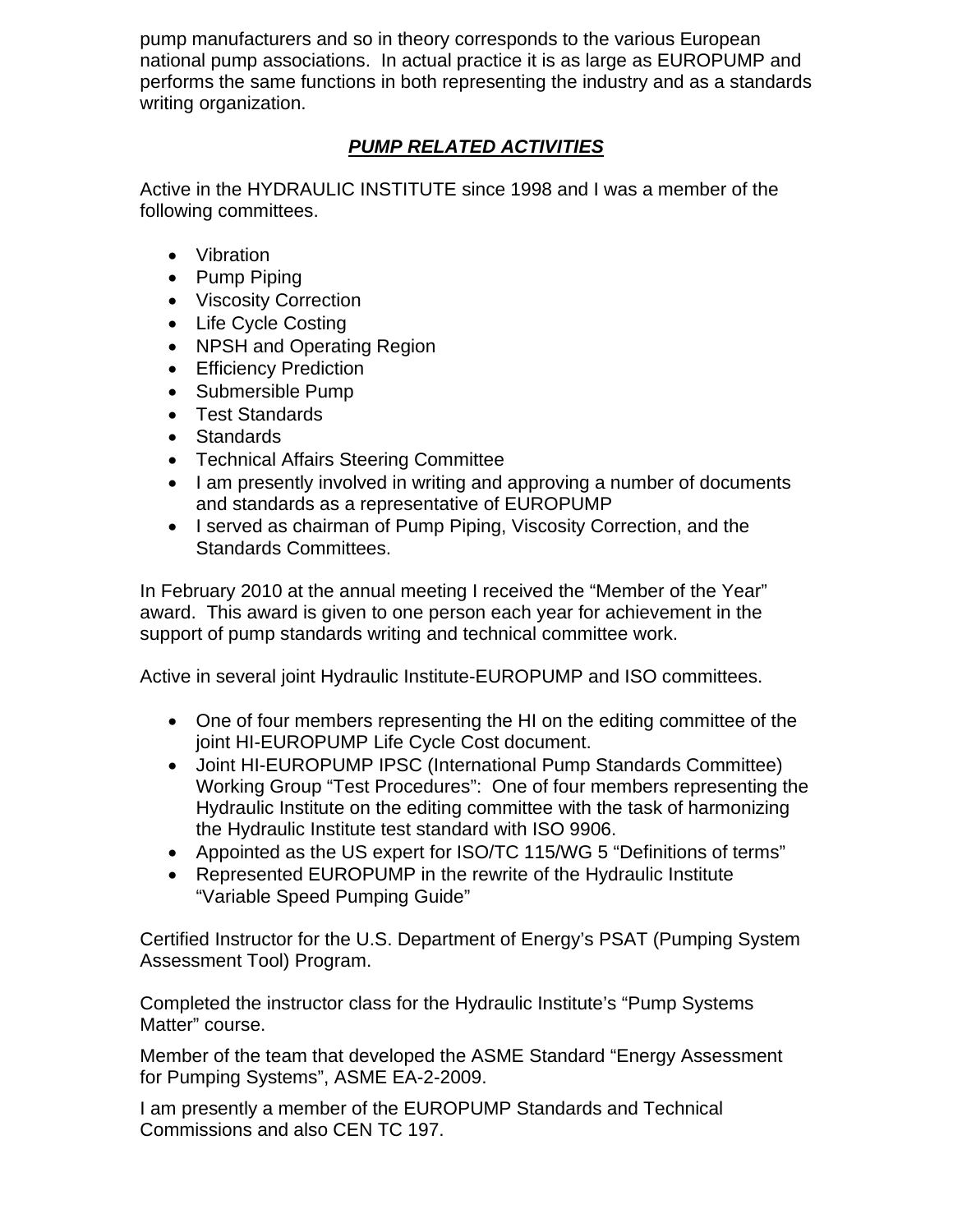I currently serve on the editorial board of Pumps and Systems magazine and contribute articles from time to time.

Certified Pumping System Specialist by the British Pump Manufacturers Association.

### *PROFESSIONAL EXPERIENCE*

#### **January 2017 Geschäftsführer / CEO Present Swiss Flow Solutions GmbH**

Provide worldwide technical support, analysis, and advice in all aspects of pump application and design.

#### **Nov 2015 Chef Ingenieur / Chief Engineer Dec 2016 Hidrostal AG, Neunkirch Switzerland**

Provide technical support and advice to all departments in Hidrostal AG as well as to Hidrostal representatives and daughter companies worldwide.

# **Jan 2011 Vice President of Engineering**

#### **Nov 2015 Hidrostal AG, Neunkirch Switzerland**

This position is responsible for all aspects of Hidrostal pump technology including the technical office, the test lab, and R&D.

Much of my effort involved implementing process improvements and internal standards implementation because these things were not given adequate priority in the past.

In addition I represented (and still represent) the SWISSMEM Pump Manufacturers Group to the Europump Standards and Technical Commissions and I also represent Switzerland in the CEN TC 197 (Pumps) committee.

#### **May 2005 Vice President of Product Engineering Dec 2010 Weir Specialty Pumps, Salt Lake City, UT**

Same position as previous, with less production engineering, but at a Vice President's level. This allowed me to concentrate more on technical issues and training.

In the 5 years I held this position the department was awarded 9 patents and had applications in place for 6 more.

Instituted process changes and modernization in the test lab to meet increasing testing requirements. Test lab order processing time was reduced by more than 50%.

**June 2000 Director of Engineering and R&D May 2005 Weir Specialty Pumps, Salt Lake City, UT**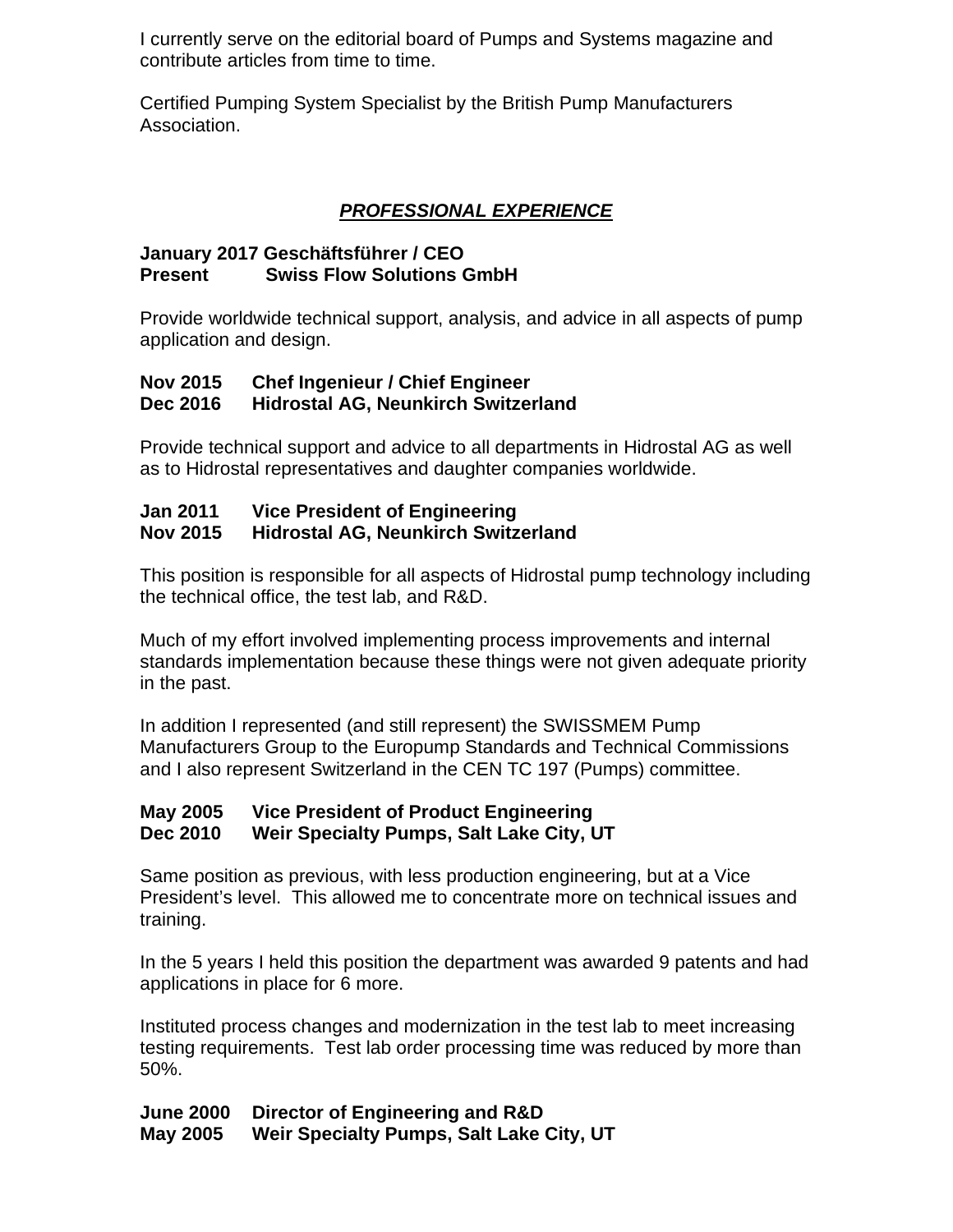Responsible for production engineering, new product development, technical support, and test lab.

Took a department that was demoralized and non-productive due to a product relocation and three years of management neglect and turned it around. Coaxed back several key employees who had left and let go several under performing employees.

- Instituted process improvements to increase efficiency.
- Drastically reduced new product development times.
- Acted as Director of Technology, providing hands on technical support to customers and marketing.

#### **May 1995 Director of Technology Jun 2001 EnviroTech Pumpsystems, Fairfield, CA**

This was a staff position as a technical consultant for all areas of the company in Salt Lake City and also for Weir worldwide.

#### **May 1992 Director of Engineering and R&D May 1995 EnviroTech Specialty Pumps, Sacramento, CA**

Responsible for production engineering, new product development, technical support, and test lab.

In this position I was required to completely reorganize the technical areas because previously the company had been split into a pump company and a process company.

#### **Jul 1991 Manager of R&D**

#### **May 1992 Wemco Pump, Sacramento, CA**

Responsible for the new product development design group.

#### **Jul 1986 Chief Engineer**

#### **Jul 1991 Wemco Division of Baker Hughes, Sacramento, CA**

This was a staff position as a technical consultant for the company in Sacramento as well as the associated companies in the UK and France.

#### **Nov 1982 Equipment Engineering Supervisor Jul 1986 Wemco Division of Baker International, Sacramento, CA**

Supervised six design groups and was responsible for all of production engineering. This position was responsible for all of the company's equipment lines.

#### **Nov 1981 Senior Engineer**

**Nov 1982 Wemco Division of Envirotech Corporation, Sacramento, CA**